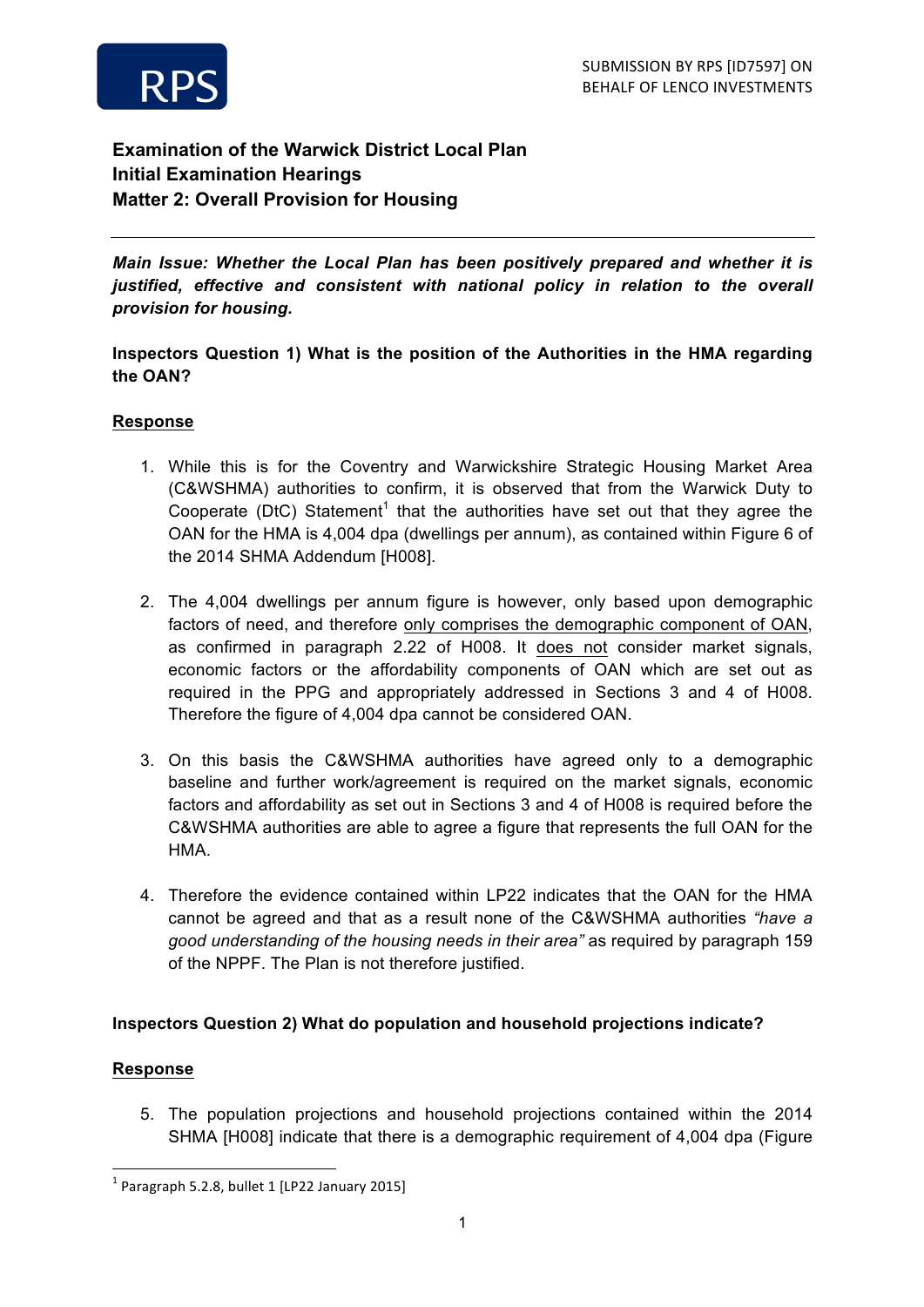

6 refers) based upon the Part return to trend scenario. For Warwick District the corresponding figure is 606 dpa.

### **Inspectors Question 3) How do the recently published 2012-based household projections affect the situation?**

#### **Response**

- 6. The 2012-based household projections are the first set of projections published by ONS to fully account for the data in the 2011 Census. The note provided by the Council [Exam 4] sets out the findings of these projections which indicates that the 2012 based household projections appear to increase the overall HMA figure to 4,100 but there are variances within individual authorities. Warwick District reduces marginally to 592dpa from 606 dpa (Figure 5 of Exam 6 refers).
- 7. Significantly, however, Exam 6 indicates that Coventry City increases.
- 8. While Exam 6 sets out the implications of the latest CLG Household Projections, the figures in Figure 5 are not directly comparable as the 592 appears to be a projection that is not unadjusted to take into account improving headship rates, as per the part return to trend scenario does.
- 9. While it is acknowledged that the latest 2012 household projections are the most recent in terms of data availability, it does not necessarily mean that they should be used without evaluation as they themselves will also carry forward previous recessionary trends of the past. While the impacts and influence of the recession in the latest projections may not lesser in the latest household projections, they themselves are unlikely to be significantly uninfluenced by the recession and past trends to rely upon them for the plan period unadjusted.
- 10. The Council's approach for adjusting the previous demographic household projections on the basis of a part return to trend is considered equally valid to the most recent projections and should be evaluated so. This is required to be an objective assessment.
- 11. Therefore, despite Exam 6 setting out the affect that the 2012 Based Household Projections have without an adjustment to household formation rates, Exam 6 does not set out the implications of applying a consistent methodology to that already adopted in the demographic components of the SHMA, and its Addendum.

**Inspectors Question 4) Does the Coventry and Warwickshire Joint SHMA 2013 and the Addendum of 2014 provide a robust evidence base for OAN in the HMA and individual authorities?**

#### **Response**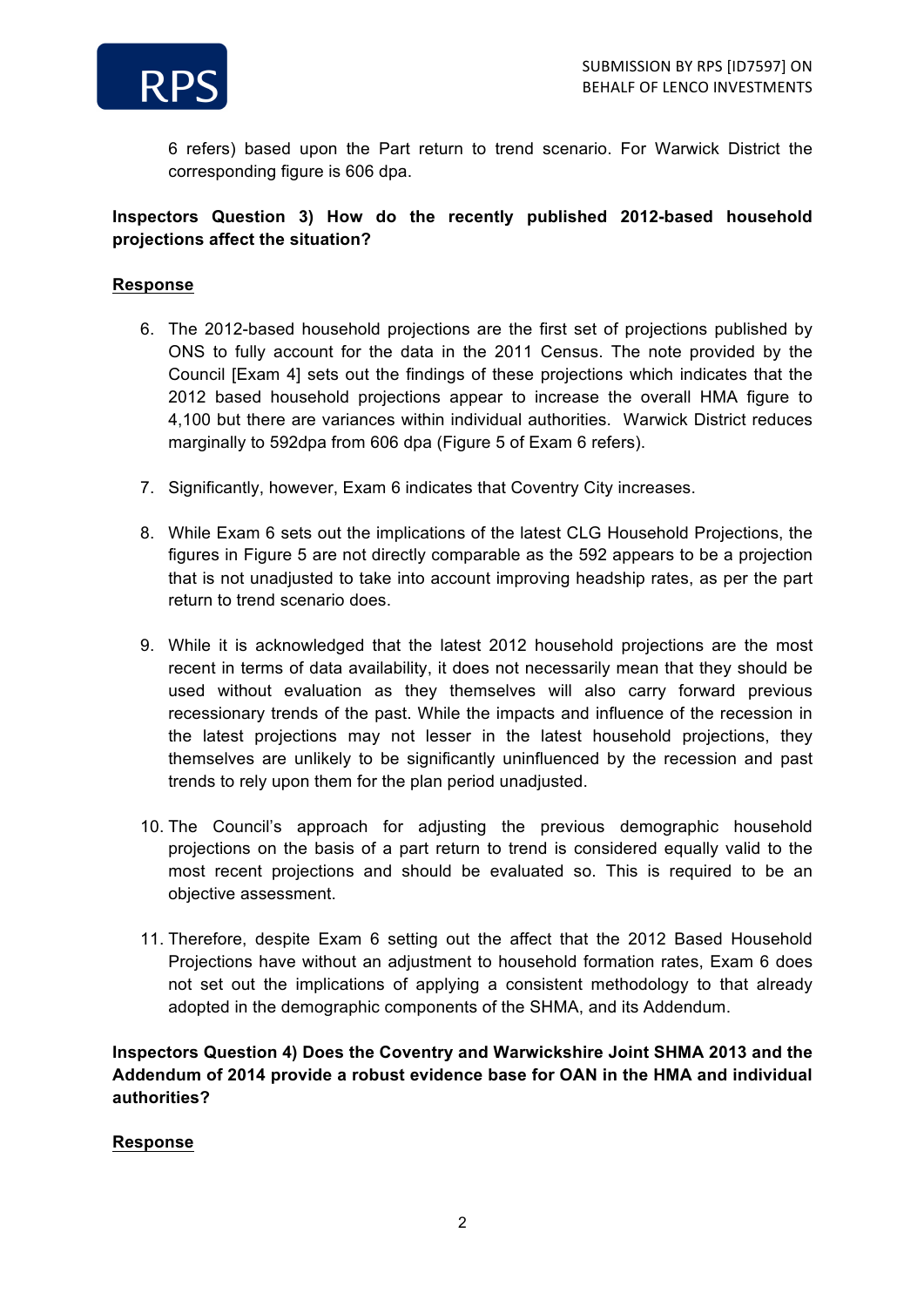

- 12. The 2013 C&WSHMA and its addendum [H008] contain a methodology that is broadly consistent with that contained within Planning Practice Guidance (PPG) approach and followed by RPS in preparing objective assessments of housing need.
- 13. Both documents consider the baseline demographic components of OAN and then consider the implications of the need for further adjustments to with regard to economic growth and market signals.
- 14. These documents were considered as part of the Stratford Inspectors Report [Exam8]. The Inspector was concerned that insufficient consideration had been given to evidencing the linkages between the OAN for housing and forecast economic growth. To this effect, the Inspector determined that (paragraph 55 refers) a proportionate uplift may be required to support the expected growth of the workforce. Considering the economic aspirations of the Council and the significance of the Coventry Gateway allocation as a site of sub-regional importance, there is support for an additional uplift in Warwick to support economic growth.

### **Inspectors Question 5) What are the assumptions in terms of population change, migration, household size and formation rates? Are these justified?**

#### **Response**

15. The approach set out in the SHMA and its addendum in respect of household formation rates and their adjustment through a part return to trend approach is justified in principle. This assumes there will be uplift in household formation rates from the 2011 projections towards the trend observed in the 2008 rates. While this is justified in principle, there is no comparable assessment observed that considers the implications of a partial return to trend from the latest 2012 rates to the 2008 rates.

# **Inspectors Question 7) What are the assumptions in terms of economic/employment growth and are these justified?**

#### **Response**

- 16. The linkages between housing and employment growth is an issue which has been significantly overlooked by Warwick Council, which Lenco Investments considers to be a severe discrepancy which renders the housing target unsound.
- 17. In the assessment of OAN the PPG requires (paragraph 2a-018-20140306 refers) that employment trends and future forecasts should be used in the determination of the likely increases in job numbers which will occur within the Plan period.
- 18. Both the 2013 SHMA and its update in 2014 appropriately consider the assumptions of economic growth for the HMA. The scenarios contained within the 2013 SHMA Table 38 illustrate this.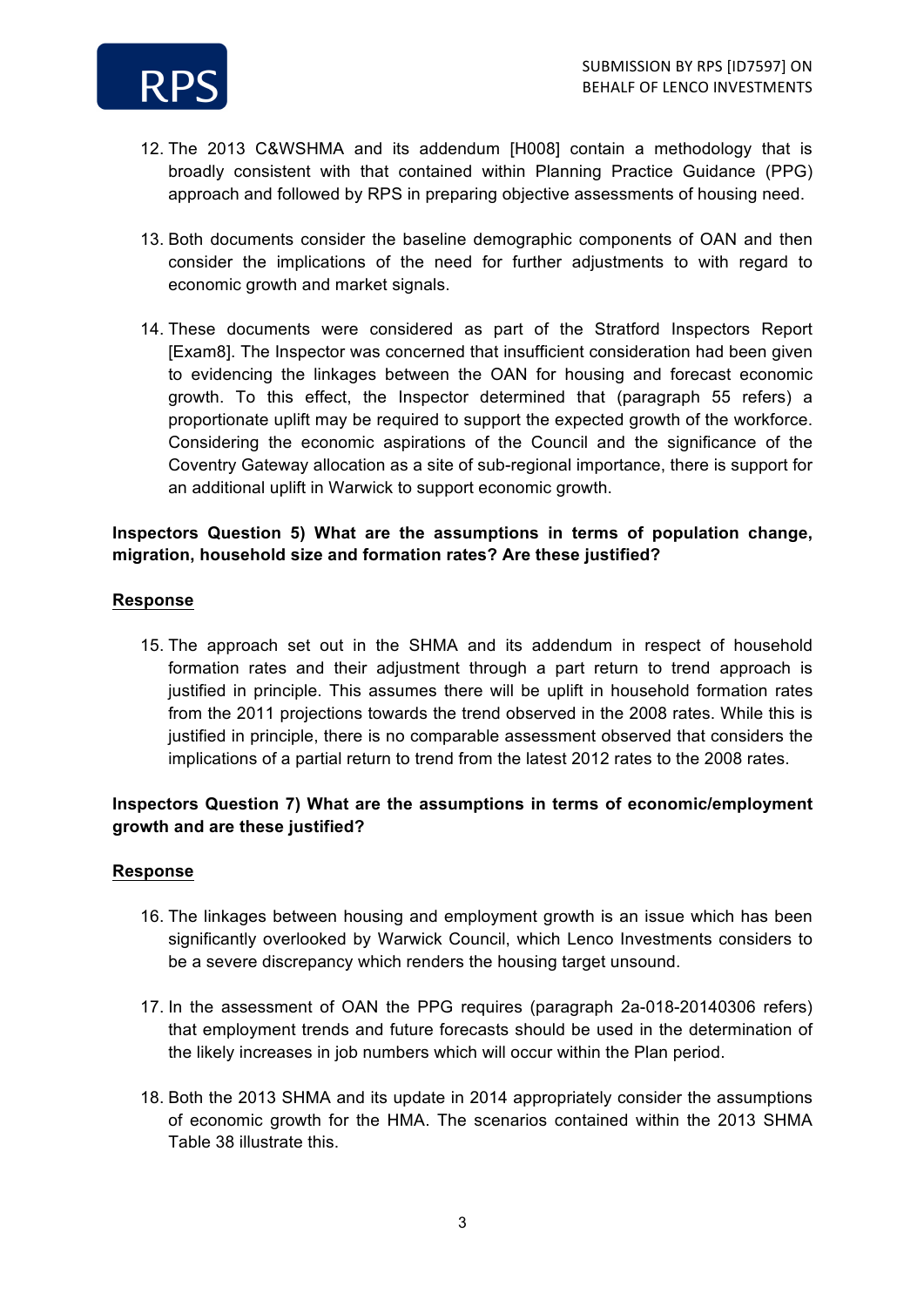

- 19. Table 38 demonstrates that the economic scenarios PROJ1a and PROJ1B require between 3,768 and 3,724 dwellings respectively, however, these two scenarios are based upon the 2011 household formation rates and not a return to trend scenario approach as is recommended as the preferred approach to the forecasting exercise. They are therefore not robust or justified as presented in Table 38.
- 20. For the economic forecast based scenarios to be robust they must contain the same assumptions as the underlying demographic scenarios in respect of applying a part return to trend household formation rate. The assumptions and outputs of the 2013 SHMA in respect of the economic led scenarios are therefore not robust.
- 21. While this anomaly exists in the 2013 SHMA, the 2014 Addendum does incorporate the part return to trend assumptions into the economic analysis (set out in Figures 11 and 12). These economic Figures indicate the OAN range based upon "policy off" Experian and Cambridge Econometric (CE) forecasts.
- 22. Based upon the evidence presented, the "policy off" economic scenarios indicate a housing need of between 3,636 and 3,747 for Experian or 4,579 and 4,546 for CE across the HMA (Figures 11 and 12 refer). For Warwick District the corresponding figures are between 604 and 640 for Experian and 825 and 886 for CE.
- 23. Importantly, these are policy off assumptions and therefore reflect OAN, the issue arises as to how these two forecasts inform ultimately an objective assessment of need. In this context reference is made to the Inspectors Initial Findings from the Stroud Local Plan Examination which sets out an approach for considering this issue.

*"Both the NPPF and PPG emphasise the need to ensure that housing and economic strategies are well related; the PPG27 confirms that plan-makers should take employment trends into account, including assessing the likely change in job numbers based on past trends and/or economic forecasts, having regard to the working-age population in the housing market area. In undertaking this exercise, it is important to distinguish between the employment trends that will occur in the absence of the proposals in the Local Plan, and those which are expected to occur as a direct result of the strategy and proposals in the Plan. In other words, when assessing the OAHN, account should be taken of future employment trends in the area generally, whilst when establishing the housing provision level, account needs to be taken of the policy objectives and proposals in the Plan in terms of its specific economic and employment strategy".*

24. In the context of the above, both economic forecasts are policy off and can inform the consideration of OAN without influence from policies and objectives in the Plan from specific economic or employment strategies. On this basis they are both capable of informing OAN. What is important, is whether one is more robustly justified over another.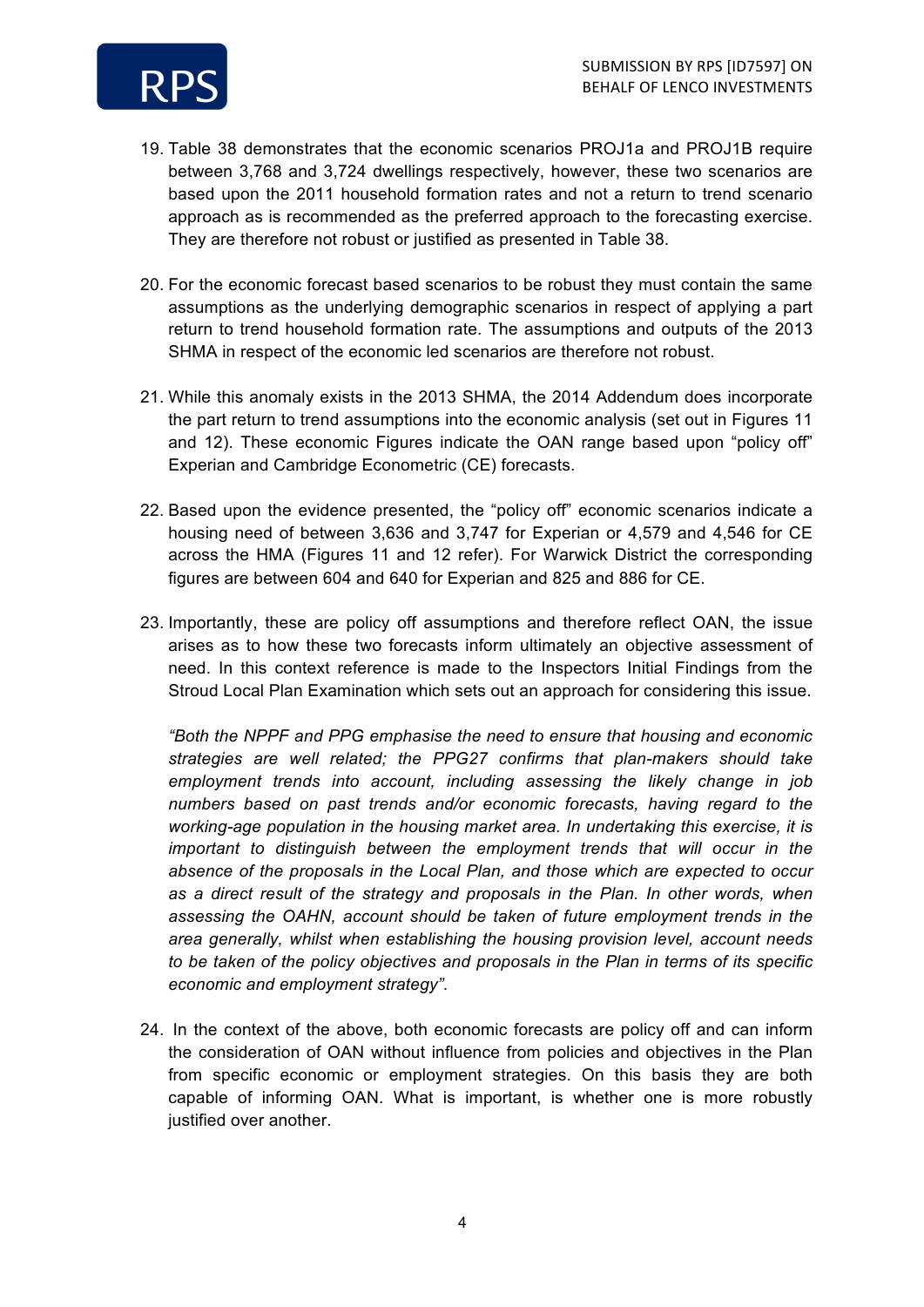

- 25. In seeking to answer this issue, if one considers that the Coventry and Warwickshire Local Enterprise Partnership (CWLEP) is promoting a strategy for economic growth of 94,500 jobs then neither Experian (62,600 jobs<sup>2</sup>) or Cambridge Econometrics  $(90,500)$  jobs<sup>3</sup>) achieve this. However, on the basis that the CWLEP strategy for economic growth could be considered an employment strategy and as such a potential 'policy on' component caution need to be expressed to relying on this alone as a determinate of OAN itself. However, the CE policy off forecast is only 1,000 jobs shy of the CWLEP target and as such would represent a positively prepared policy off OAN. Experian at some 31,900 jobs below the CWLEP target would not be a positively prepared Plan.
- 26. The forecast from CE therefore represents an appropriate policy off assessment of the likely employment trends that are expected to occur in the absence of specific proposals in the Plan.
- 27. To further justify this position, the Council itself has agreed to align itself with the CWLEP in its Full Council & Executive Meeting Report on April 23 (paragraph 8.10.2) refers. This commitment and alignment with the LEP fully justifies the selection of CE scenario as a policy neutral, and positively prepared justified OAN to support economic growth.

# **Inspectors Question 8) How have market signals and affordable housing needs been taken into account?**

28. The PPG requires (paragraph 2a-019-20140306 refers) that Councils account for market signals in the determination of OAN. As a part of this, the PPG requires that Councils present evidence to identify whether market signals and the need for affordable housing present justification for uplift of the housing. Paragraph 4.3-4.7 o the 2014 SHMA Addendum provides the justification for market signals uplift in Warwick.

# **What effect have all these factors had on the figures for OAN in the individual authorities and the HMA as a whole? i.e. how have household population projections been adjusted?**

- 29. Very little. The Councils have an evidence base in front of them that illustrates that based upon alignment with the economy from a policy neutral approach, and to take into account various demographic factors that the OAN should be between 4,546dpa and 4,579dpa based upon CE projections and alignment with the CWLEP as best can be achieved from a policy off perspective, and yet they agree to a demographic only scenario of 4,004 dpa.
- 30. The approach is not justified.

 

 $2$  H008 Figure 8

 $3$  H004 Figure 7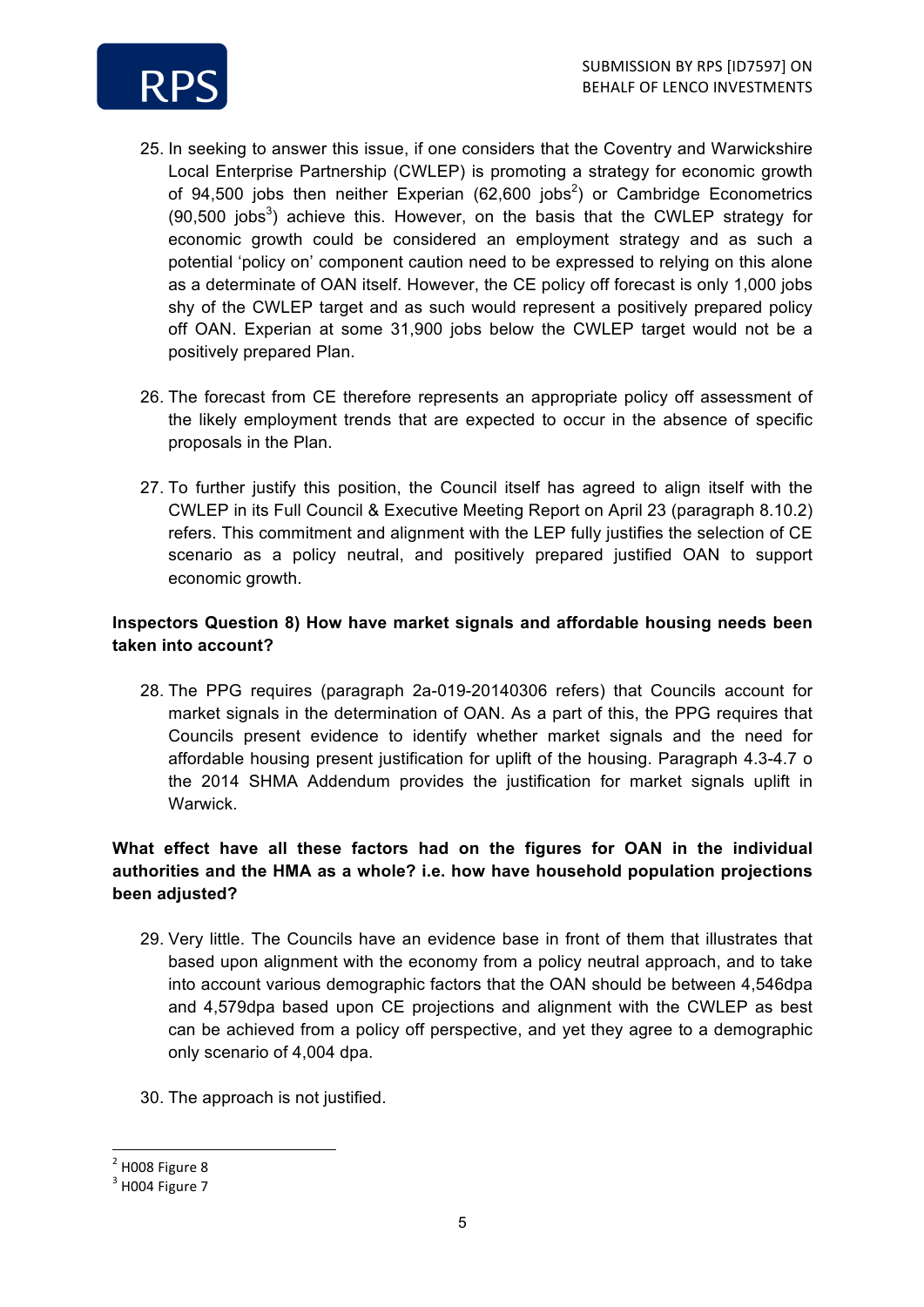

# **Inspectors Question 10) Will there be unmet needs? Specifically, what is the situation in Coventry?**

- 31. There will be unmet needs within the HMA. Evidence is provided within the latest Coventry City Local Plan consultation that sets out that the City had an urban brownfield capacity for 16,500 dwellings.
- 32. If one assumes that the C&WSMA authorities are correct in their assumption that 4,004 dpa represents the OAN for the HMA, the corresponding figure for Coventry is 1,811dpa (Figure 6 of H008 refers), which over the Coventry City Plan period equates to 36,220 dwellings. On the basis that the brownfield capacity is 16,500 dwellings, the residual to be found within Coventry is some 19,720. This is on the basis of the C&WSHMA authorities currently agreed position on OAN.
- 33. It is clear that there will be unmet need within the HMA as a result of Coventry City.

### **Inspectors Question 11) Will these needs be met elsewhere in the HMA? Is this Clear?**

34. There is no clarity on how or where unmet need will be met in the HMA

# **Inspectors Question 12) What is the approach of the authorities in the HMA to addressing this issue? What additional work needs to be undertaken and over what timescale?**

- 35. There is no clear approach for addressing this issue as yet.
- 36. The C&WSHMA authorities should undertake the following work
	- Identify and agree the full OAN for the HMA (paragraph 159 of the NPPF);
	- Identify the level of unmet need associated with any authority, primarily Coventry City (Paragraph 159 of the NPPF);
	- Identify a clear distribution strategy for meeting their full OAN, including unmet need within the HMA (paragraph 47 of the NPPF )
- 37. This is required to be undertaken immediately

# **Inspectors Question 13) Is the approach of the Local Plan to this issue (in particular Policy DS20) appropriate? What are the implications of this approach in terms of soundness?**

- 38. The approach of Policy DS20 to meet unmet need from neighbouring Authorities does not give any certainty that the wider needs of the HMA can be met within the plan period. Policy DS20 commits to undertaking a review of the Plan, should evidence arise of significant housing needs outside the District.
- 39. This issue of deferring unmet housing need, as Warwick District propose, has been considered as part of the Litchfield Local Plan. The Litchfield Core Strategy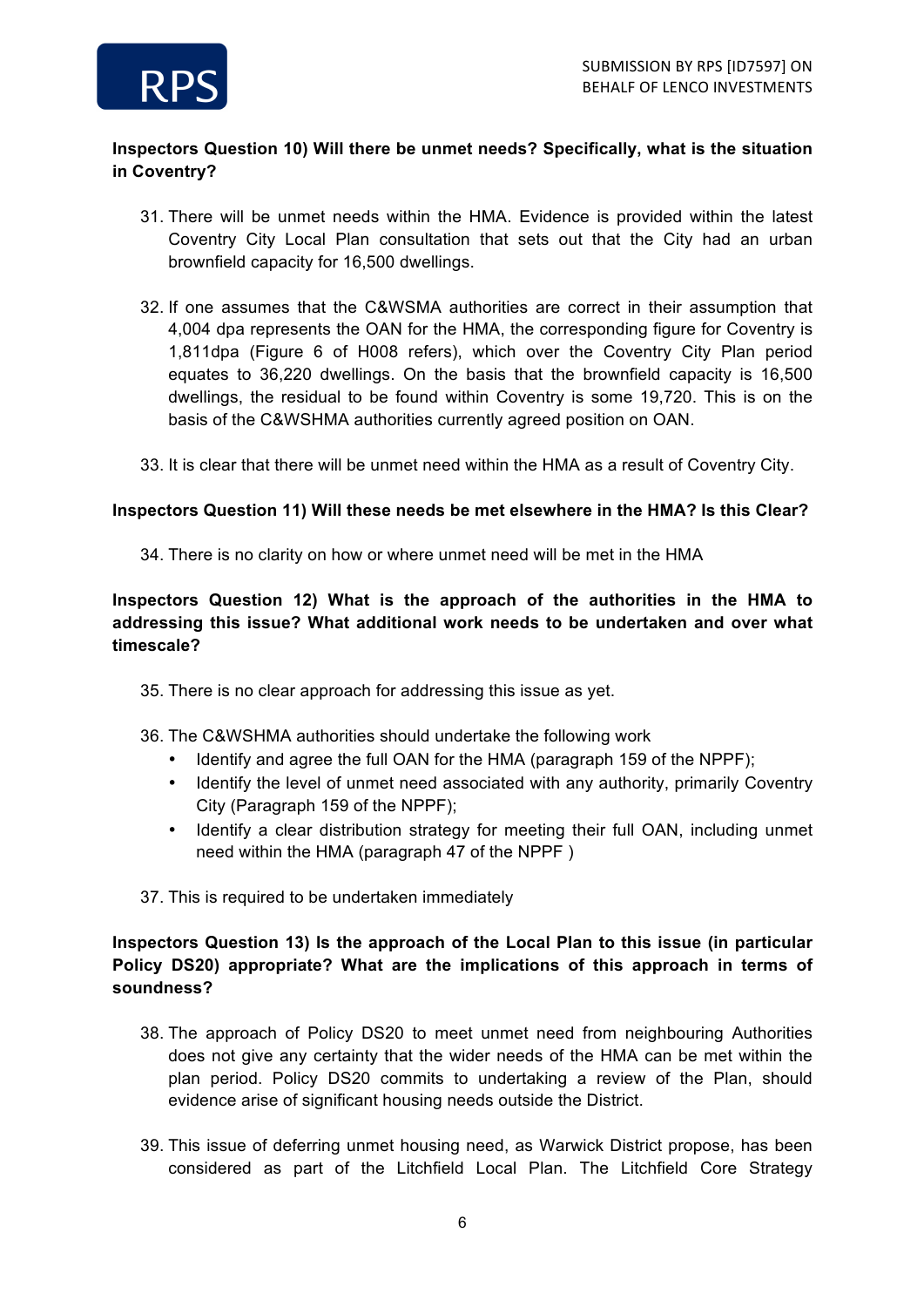

Inspectors Report (paragraphs 19 and 20 refer) highlights the difficulty of this approach which places the Local Plan at risk should significant need be identified. In paragraph 20 the Litchfield Inspector was clear that failure to undertake a review to meet unmet need from neighbouring Authorities could render the policies for the supply of housing out of date, thus undermining the approach of the Local Plan.

- 40. The Council should still commit to a review of the Local Plan, at the earliest possible opportunity, however the position of the Council could be strengthened through identifying reserve sites.
- 41. It is proposed that additional sites are identified in locations which would adequately address any unmet need from Coventry City, which can be released in as a primary mechanism to ensure unmet need is addressed in the short term. This mechanism will demonstrate that the Council is proactively responding to the wider crossboundary need in the HMA and sites can be released prior to the Local Plan review.

# **Inspectors Question 14) What is the specific basis for the figure for OAN in Warwick District? Is it appropriate and Justified?**

### **Response**

- 42. Paragraph 2.20 of the Submission Local Plan explains that the Council has chosen to adopt the figure for growth expressed in the 2013 as the objectively assessed need for the District. This figure is referred to in table 97 of the 2013 SHMA, which includes an annualised figure of 720 dwellings per annum of Warwick, which presents a figure of 12,960. This is the closest figure to the 12,860 proposed by the Council, which is given without justification or rationale.
- 43. Given the position outlined above, the OAN for Warwick is not justified.

# **Inspectors Question 15) Is the level of housing planned in the Local Plan sufficient to meet OAN in the District? And the HMA?**

44. It is not sufficient to meet the OAN for the District and is unsound.

### **Inspectors Question 16) what would be the implications for population change, migration and employment growth?**

45. The implications would be an increase in the OAN for the HMA and District.

# **Inspectors Question 17) Is the level of housing planned appropriate? Should it be increased or decreased? If so to what level and on what basis?**

46. The level of housing planned is not justified. It should be increased on the basis that a policy off approach to OAN would indicate a need for between 886 dpa and 825 dpa per annum to align with the economic aspirations of the authority. However,